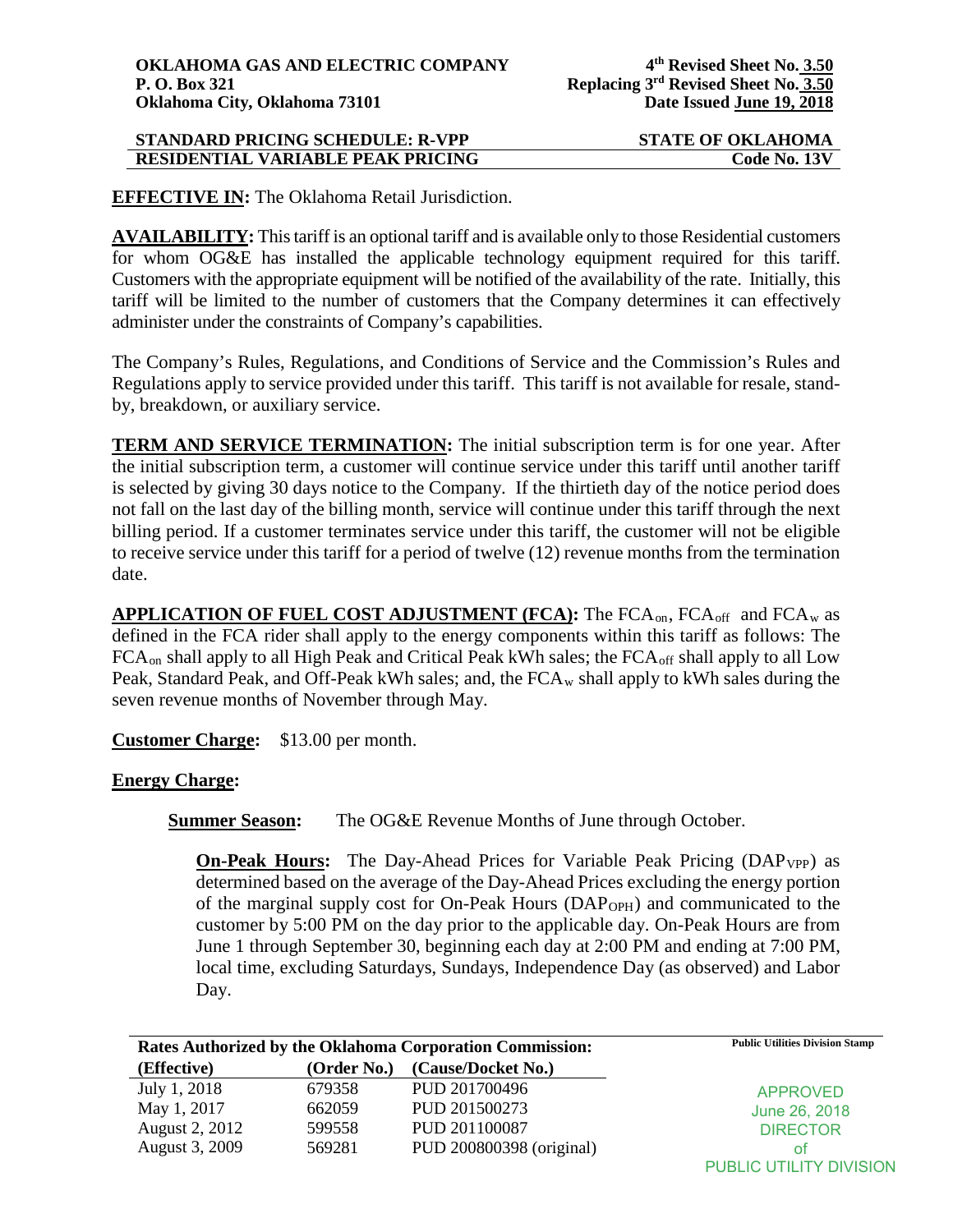## **STANDARD PRICING SCHEDULE: R-VPP STATE OF OKLAHOMA<br>
RESIDENTIAL VARIABLE PEAK PRICING Code No. 13V RESIDENTIAL VARIABLE PEAK PRICING**

**Off-Peak Hours:** 3.27¢ per kWh per month. All hours not defined as On-Peak Hours.

**Winter Season:** The OG&E Revenue Months of November through May.

The first 600 kWh per month: 6.35¢ per kWh.

All additional kWh per month: 2.43¢ per kWh.

**DETERMINATION OF ON-PEAK HOURS PRICE:** By 5:00 PM on the day prior to each day containing on-peak hours, the Company will issue a price notification to customers containing the prices effective during the next day's on-peak period. Receipt of the price notification is the customer's responsibility. The price will be determined based on the Company's day-ahead price calculations as set forth in the DAP Tariff excluding the energy portion of the marginal supply cost.

If DAP<sub>OPH-SL5</sub>  $\leq$  1.1 ¢/kWh Then  $DAP_{VPP} = 3.27 \frac{\epsilon}{kWh}$  (The Low Peak kWh Price)

If DAP<sub>OPH-SL5</sub> > 1.1  $\phi$ /kWh and DAP<sub>OPH-SL5</sub>  $\leq$  3.1 ¢/kWh Then  $DAP_{VPP} = 7.70 \phi / kWh$  (The Standard Peak kWh Price)

If DAP<sub>OPH-SL5</sub>  $>$  3.1 ¢/kWh and DAP<sub>OPH-SL5</sub>  $\leq$  17.0 ¢/kWh Then  $DAP_{VPP} = 18.40 \frac{\epsilon}{kWh}$  (The High Peak kWh Price)

If DAP<sub>OPH-SL5</sub>  $> 17.0$  ¢/kWh Then  $DAP_{VPP} = 38.00 \frac{\epsilon}{kWh}$  (The Critical Peak kWh Price)

The DAP price ranges (or bands) shown above for the low, standard, high, and critical on-peak energy charges will be reviewed by the Company annually. If the DAP price bands change, the Company will submit the changes to the Commission staff for review prior to implementation beginning with the June revenue month. The expectation is that there would be 10 Low price days, 30 Standard price days, 36 High price days, and 10 Critical price days in a typical year.

**CRITICAL PEAK PRICE OVER-CALL PROVISION:** The Company may, with at least two hours notice, designate a critical peak period, at any time during the year, for a period lasting not less than 2 hours and not more than 8 hours. The maximum number of hours during any calendar year that can be designated by the Company as critical peak period hours is 80. The price during the critical peak period will be the critical peak period price for all kWh consumed during the designated period. Communication of the over-call price will be provided by OG&E.

| Rates Authorized by the Oklahoma Corporation Commission: |             | <b>Public Utilities Division Stamp</b> |                         |
|----------------------------------------------------------|-------------|----------------------------------------|-------------------------|
| (Effective)                                              | (Order No.) | (Cause/Docket No.)                     |                         |
| July 1, 2018                                             | 679358      | PUD 201700496                          | <b>APPROVED</b>         |
| May 1, 2017                                              | 662059      | PUD 201500273                          | June 26, 2018           |
| August 2, 2012                                           | 599558      | PUD 201100087                          | <b>DIRECTOR</b>         |
| August 3, 2009                                           | 569281      | PUD 200800398 (original)               | οf                      |
|                                                          |             |                                        | PUBLIC UTILITY DIVISION |